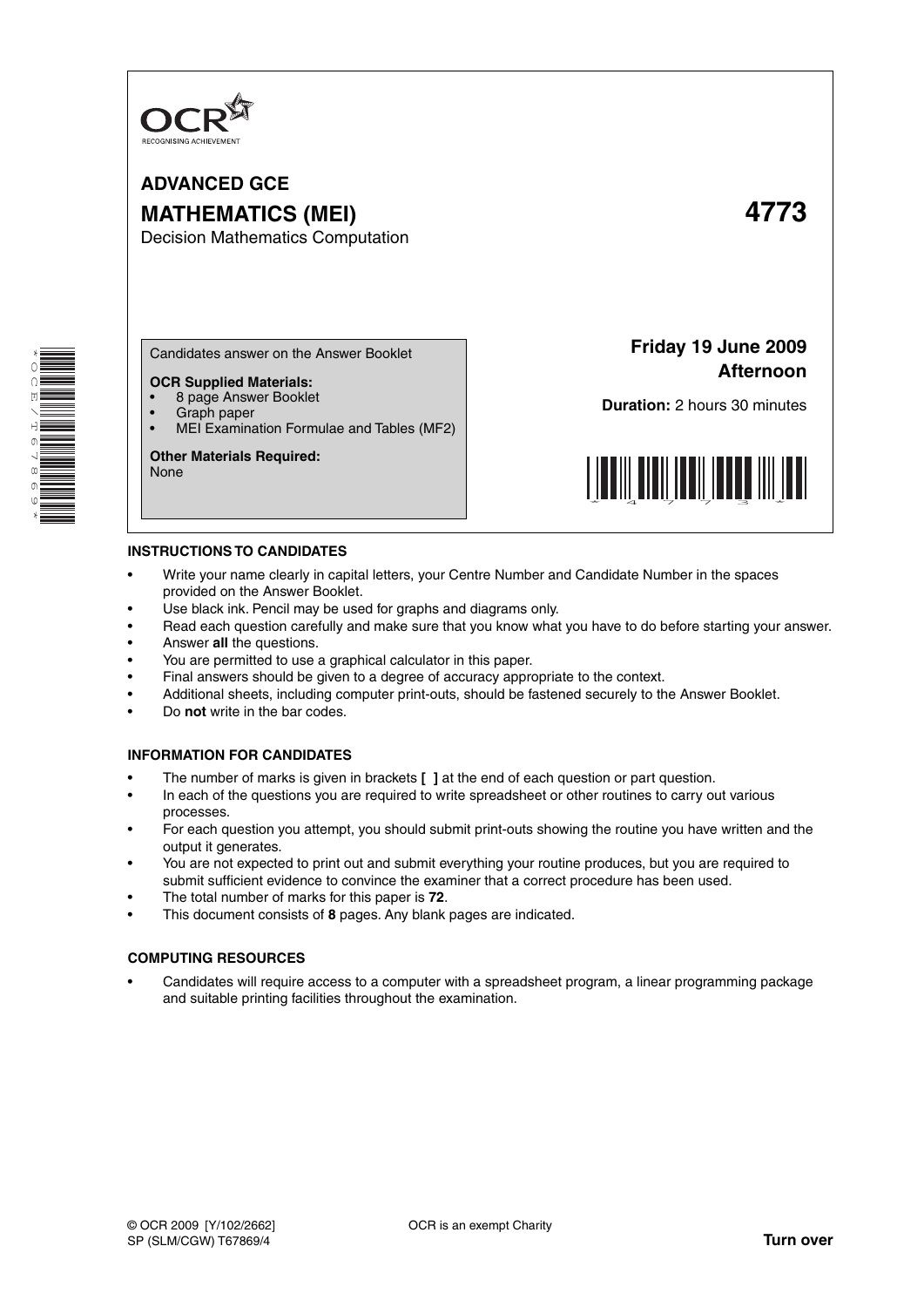- **1** At one-minute intervals the automatic steering on a boat finds the bearing which gives the boat's actual direction of motion. This bearing is compared with the desired bearing. A correction equal to the difference between the two bearings is applied. However, this correction takes two minutes to take effect.
	- **(i)** Letting the actual bearing at time *n* (minutes) be  $B_n$ , explain why  $B_{n+2} B_{n+1} + B_n = 0$  when the boat's desired bearing is 0° (due North). boat's desired bearing is 0° (due North). **[2]**
	- (ii) Given that  $B_0 = 2$  and  $B_1 = 4$ , build a spreadsheet model to show  $B_n$  for  $0 \le n \le 20$ . **Describe what happens. [3]** *<b>Describe what happens.*

The performance of the automatic steering is improved by making the correction equal in magnitude to half the difference between the actual bearing and the desired bearing.

(iii) Given that the desired bearing is  $0^\circ$ , give the recurrence relation for  $B_n$  with this improvement. Build a spreadsheet model to show B<sub>n</sub> for  $0 \le n \le 20$  given that B<sub>0</sub> = 2 and B<sub>1</sub> = 4. **Describe what happens. [3]** *<b>SPECIFICALLY CONDENSITY <b>EXECUTE:* 

 The performance is further improved by making the correction equal in magnitude to a quarter of the difference between the actual bearing and the desired bearing.

- $(iv)$  The desired bearing is still  $0^\circ$ . Build a spreadsheet model incorporating this improvement to show  $B<sub>n</sub>$  for  $0 \le n \le 20$  given that  $B_0 = 2$  and  $B_1 = 4$ . **Describe what happens.** [3]
- (v) Solve the recurrence relation  $B_{n+2} B_{n+1} + \frac{1}{4}B_n = 0$ , with  $B_0 = 2$  and  $B_1 = 4$ . Compare the values for  $B_2, B_3, \ldots, B_{20}$  given by your solution to those you found in part **(iv)**. [7]

Print out your spreadsheets.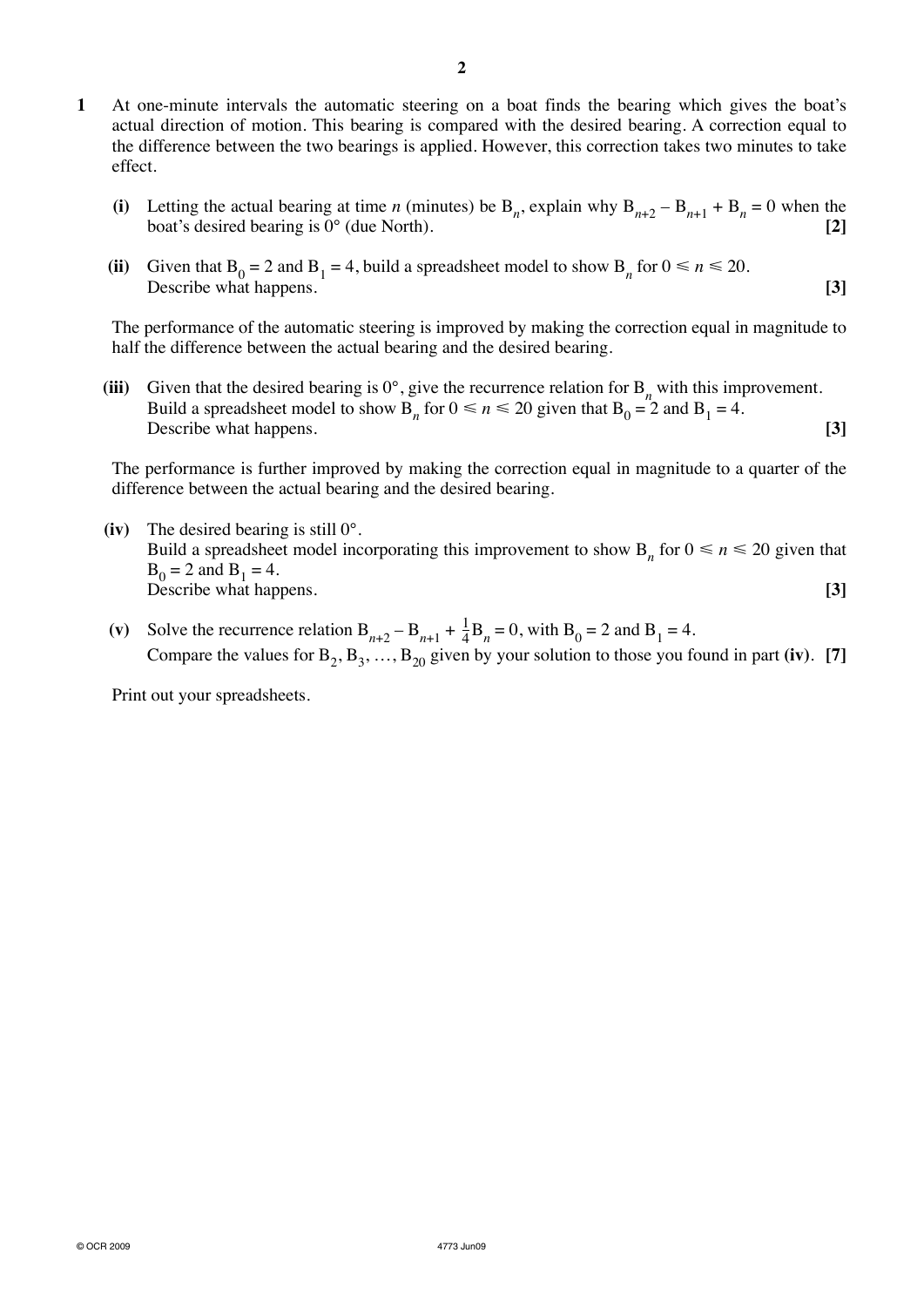**2** The diagram shows a pipe network with a flow of 10 units established through it. Except for pipes leaving the source (S), or entering the sink (T), flows can be in either direction.



- **(i)** Use flow augmentation to establish a flow of 30 through the network. Redraw the network after each augmentation, showing updated labels. **[7]** [7]
- **(ii)** Give a cut to prove that the flow of 30 units is maximal. **[2] (iii)** Formulate an LP to find the maximum flow through the network. **[7]**
- **(iv)** Run your LP and interpret the results. **[2]**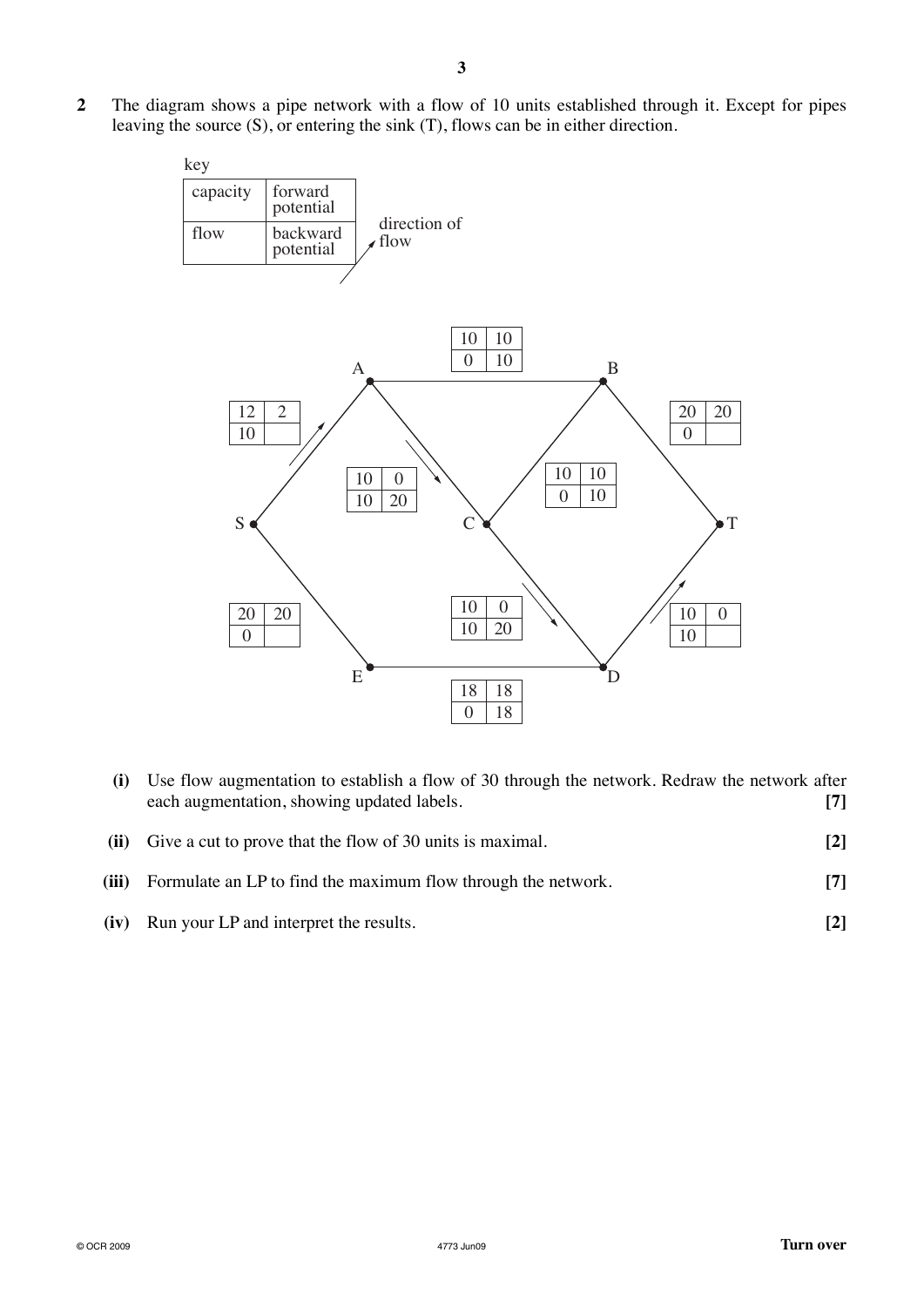- **3** Bill and Fred are playing each other at cards. Bill is a better player than Fred and has a probability of 0.55 of winning each hand. The loser of a hand pays £1 to the winner. Bill currently has £5 and Fred has £5.
	- **(i)** Build a spreadsheet to simulate what happens. **[3]**
	- **(ii)** Run your simulation ten times, each time continuing until one of Bill and Fred is ruined (i.e. runs out of money). Hence estimate the probability that Bill is ruined. **[4]**

Bill plays the same game in a casino, again starting with £5. His probability of winning a hand is now 0.45, and this time his opponent, the casino, has a limitless amount of money and cannot be ruined. When the probability of winning a hand is less than 0.5, Bill will eventually be ruined.

 **(iii)** Use simulation with ten repetitions to estimate how many hands Bill can expect to play before he is ruined. **[5]**

Tim is playing a singles tennis game, and the score is "deuce". This means that the score is level, and that the first player to be two points ahead wins the game. The probability of Tim winning each point is 0.55.

 **(iv)** Build a spreadsheet to simulate the remainder of the game. Use ten repetitions to produce an estimate of the probability of Tim winning the game. [4]

Minal has a large pot into which she sometimes puts a £1 coin. She also sometimes takes a £1 coin out. Deposits and withdrawals are in the ratio 55:45.

 **(v)** Build a spreadsheet to simulate this situation, given that there are currently five £1 coins in the pot.

What difficulty would you encounter in trying to use simulation to estimate the probability of the pot being emptied? **[2]**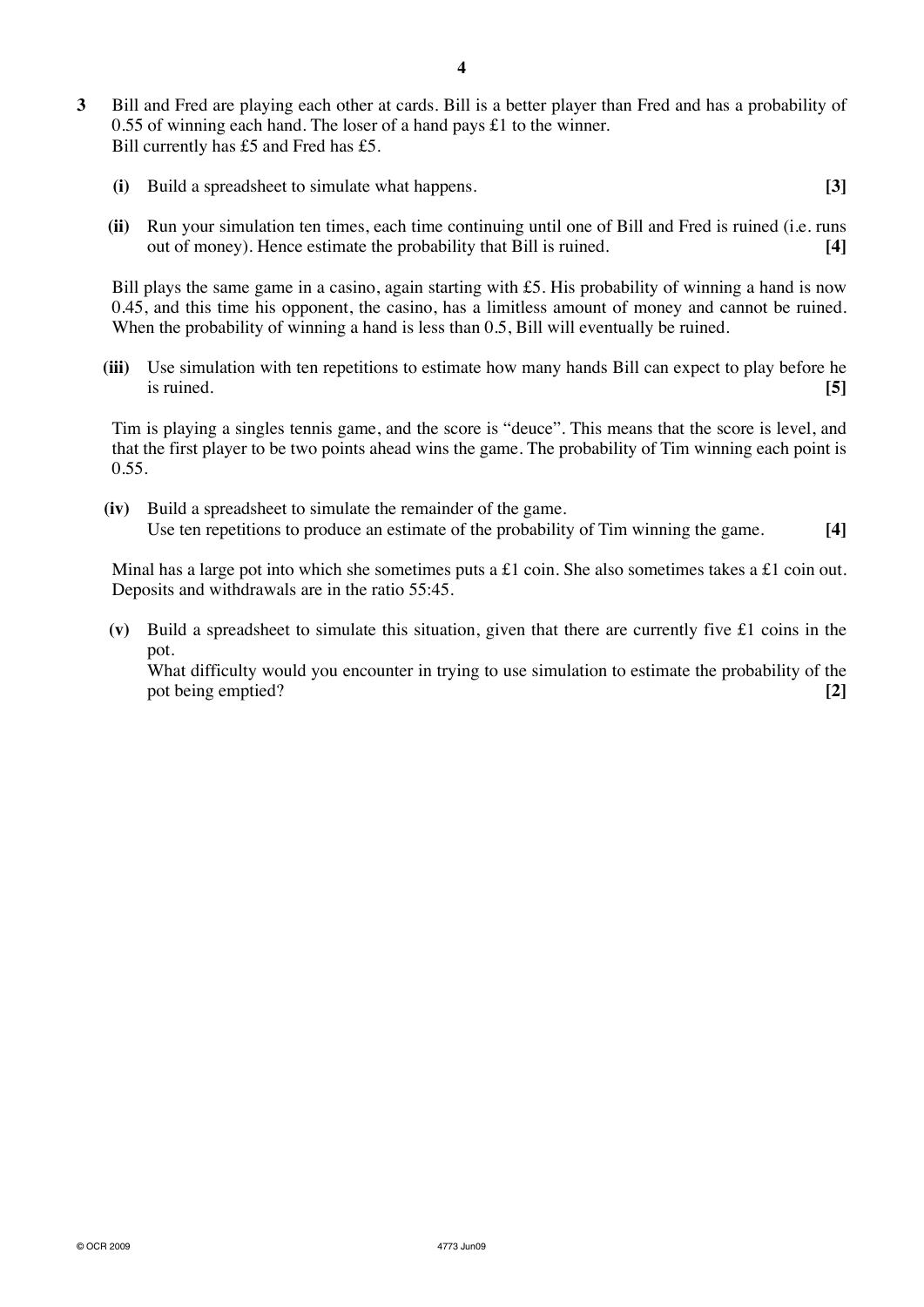**4** J. R. Wing has £4 million to invest in three oil well sites. The revenue from each site will depend on the investment in that site, as shown in the table. The amount invested must be an exact multiple of £1 million.

| Amount invested<br>$(f.$ million) | Revenue $(f$ million) |        |        |
|-----------------------------------|-----------------------|--------|--------|
|                                   | Site 1                | Site 2 | Site 3 |
|                                   |                       | 3      | 3      |
|                                   | 7                     | 6      |        |
| 2.                                | 8                     | 10     | 8      |
| 3                                 | 9                     | 12     | 13     |
|                                   |                       | 14     | 15     |

 **(i)** Let s*i*m*j* be an indicator variable which takes the value 1 if £*j* million is invested in site *i*, and 0 otherwise  $(i = 1, 2 \text{ or } 3 \text{ and } j = 0, 1, 2, 3 \text{ or } 4)$ . Thus, for instance, s2m3 takes the value 1 if £3 million is invested in site 2. Formulate the investment problem as an LP involving 15 such indicator variables. (The instruction "INT 15" after "END" will make LINDO regard all 15 variables as indicator variables.) **[8]**

- **(ii)** Run your LP and interpret the results. **[6]**
- **(iii)** Adapt your LP and solve the problem if the amount that Mr Wing has to invest is
	- (*A*) £3 million,
	- (*B*) £8 million.

**Interpret your solution in each case.** [4]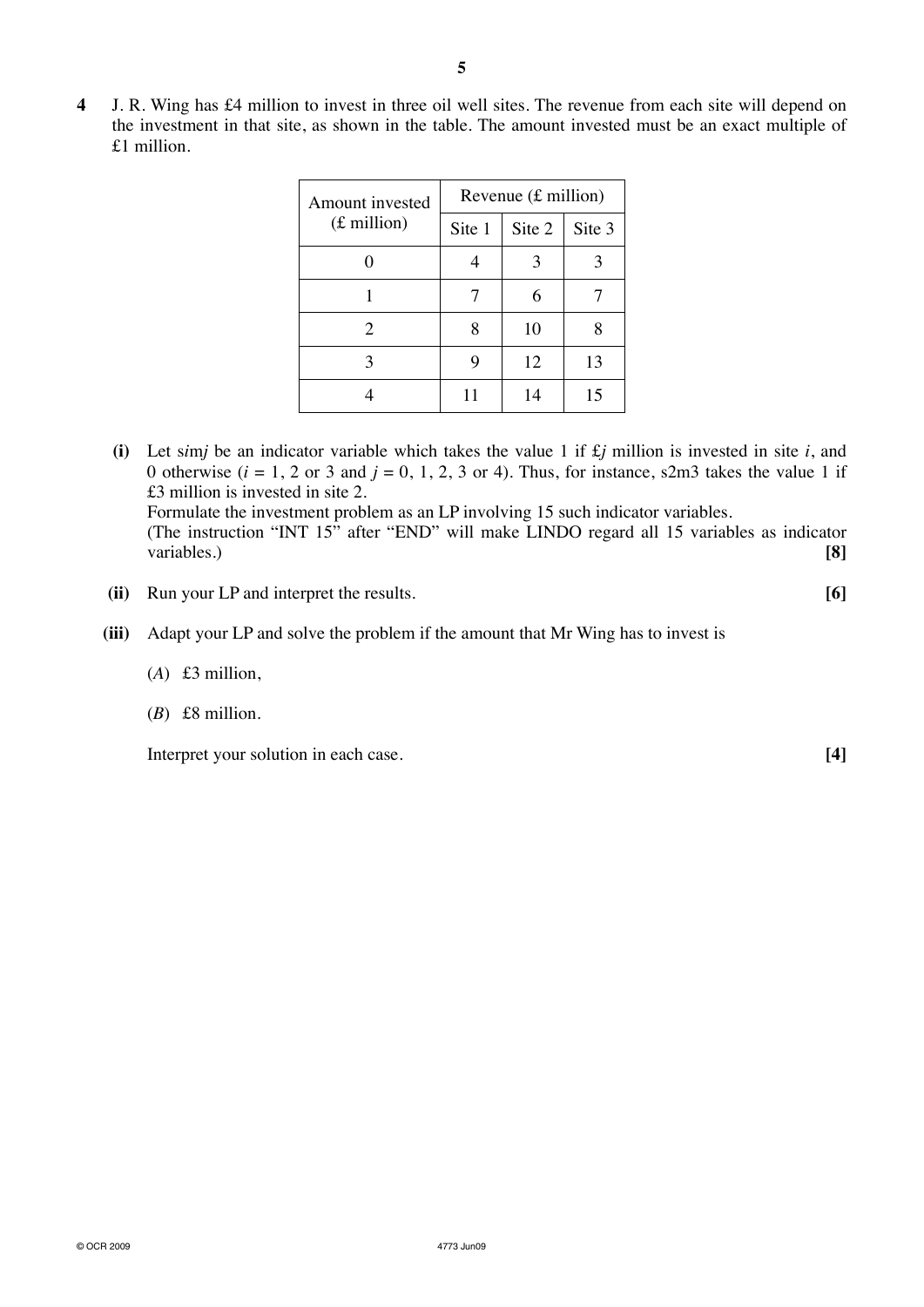# **BLANK PAGE**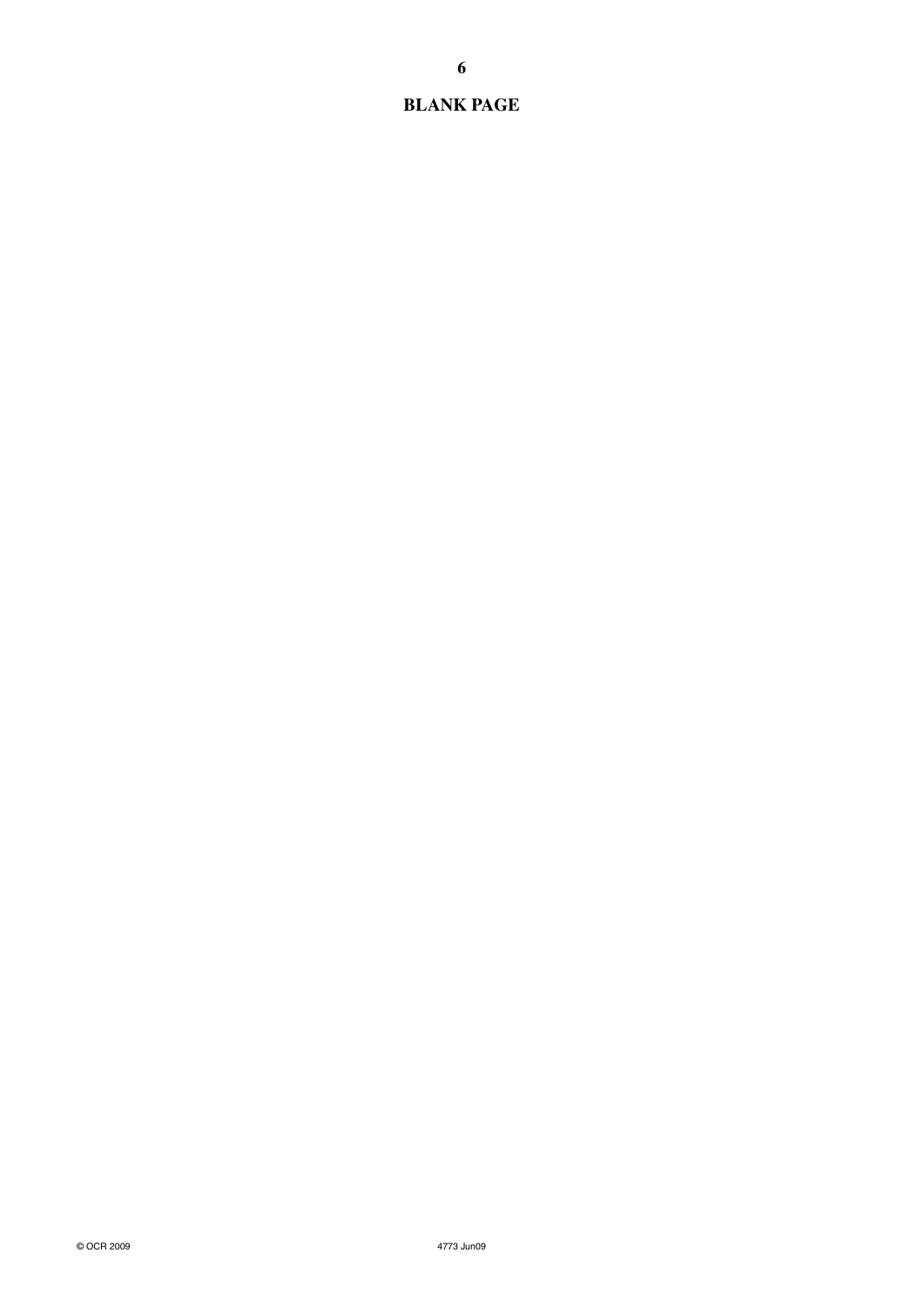# **BLANK PAGE**